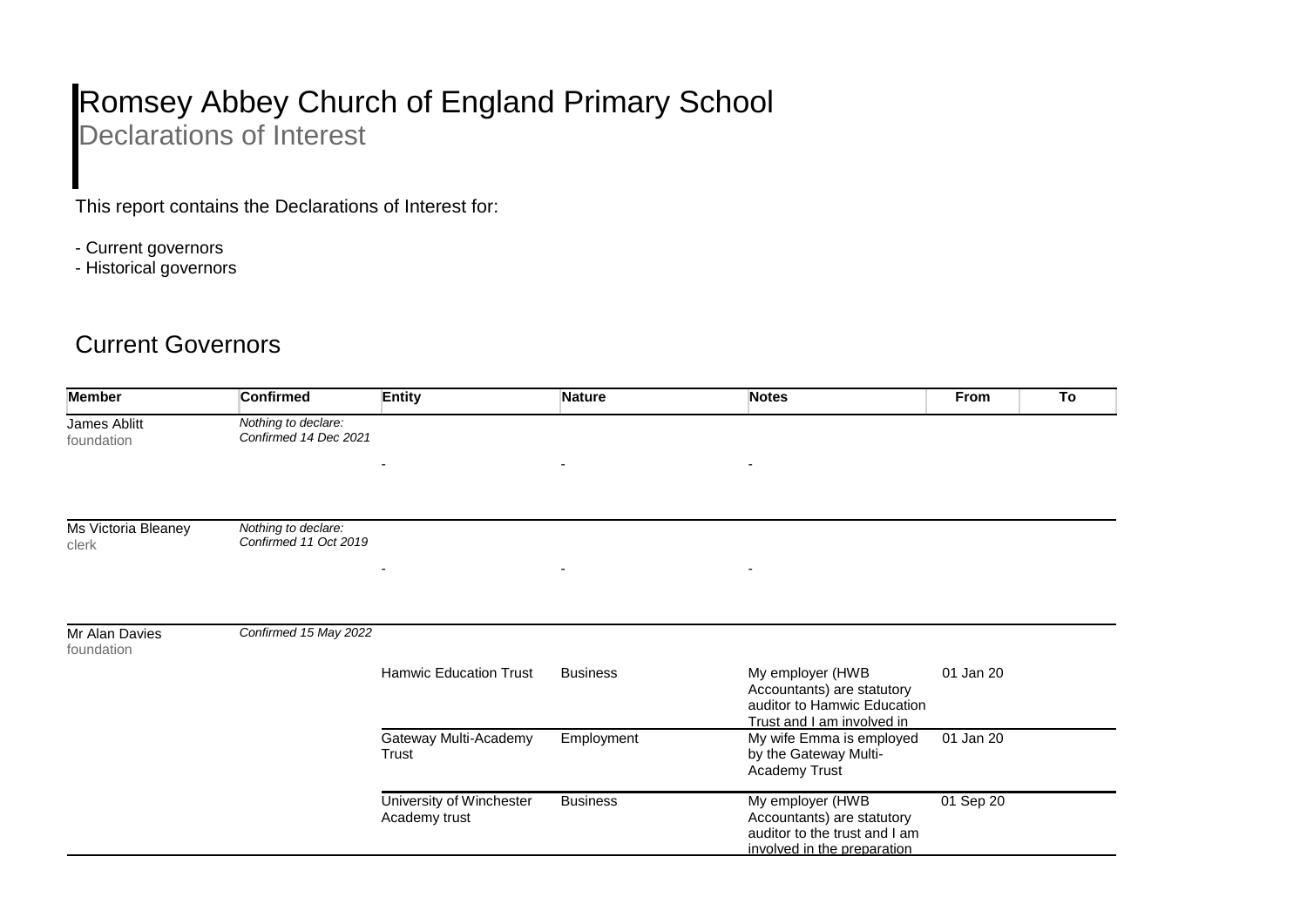| Ms Sandra Gidley   |                                             |  |  |  |
|--------------------|---------------------------------------------|--|--|--|
| authority          | Nothing to declare:<br>Confirmed 7 Mar 2021 |  |  |  |
|                    |                                             |  |  |  |
|                    |                                             |  |  |  |
|                    |                                             |  |  |  |
| <b>Mark Harris</b> | Nothing to declare:                         |  |  |  |
| headteacher        | Confirmed 24 Feb 2021                       |  |  |  |
|                    |                                             |  |  |  |
|                    |                                             |  |  |  |
|                    |                                             |  |  |  |
|                    |                                             |  |  |  |
| Dawn James         | Nothing to declare:                         |  |  |  |
| foundation         | Confirmed 17 Sep 2021                       |  |  |  |
|                    |                                             |  |  |  |
|                    |                                             |  |  |  |
|                    |                                             |  |  |  |
|                    |                                             |  |  |  |
| Mrs Jemma Jones    | Nothing to declare:                         |  |  |  |
| parent             | Confirmed 8 Oct 2021                        |  |  |  |
|                    |                                             |  |  |  |
|                    |                                             |  |  |  |
|                    |                                             |  |  |  |
|                    |                                             |  |  |  |
| Mr Tom Langford    | Nothing to declare:                         |  |  |  |
| co-opted           | Confirmed 14 Sep 2021                       |  |  |  |
|                    |                                             |  |  |  |
|                    |                                             |  |  |  |
|                    |                                             |  |  |  |
|                    |                                             |  |  |  |
| Mr Robert Pears    | Not confirmed                               |  |  |  |
| foundation         |                                             |  |  |  |
|                    |                                             |  |  |  |
|                    |                                             |  |  |  |
|                    |                                             |  |  |  |
|                    |                                             |  |  |  |
| Kathryn Sessions   | Nothing to declare:                         |  |  |  |
| staff (teaching)   | Confirmed 13 Oct 2021                       |  |  |  |
|                    |                                             |  |  |  |
|                    |                                             |  |  |  |
|                    |                                             |  |  |  |
|                    |                                             |  |  |  |
| Mr Adam Smith      | Nothing to declare:                         |  |  |  |
| parent             | Confirmed 28 Apr 2022                       |  |  |  |
|                    |                                             |  |  |  |
|                    |                                             |  |  |  |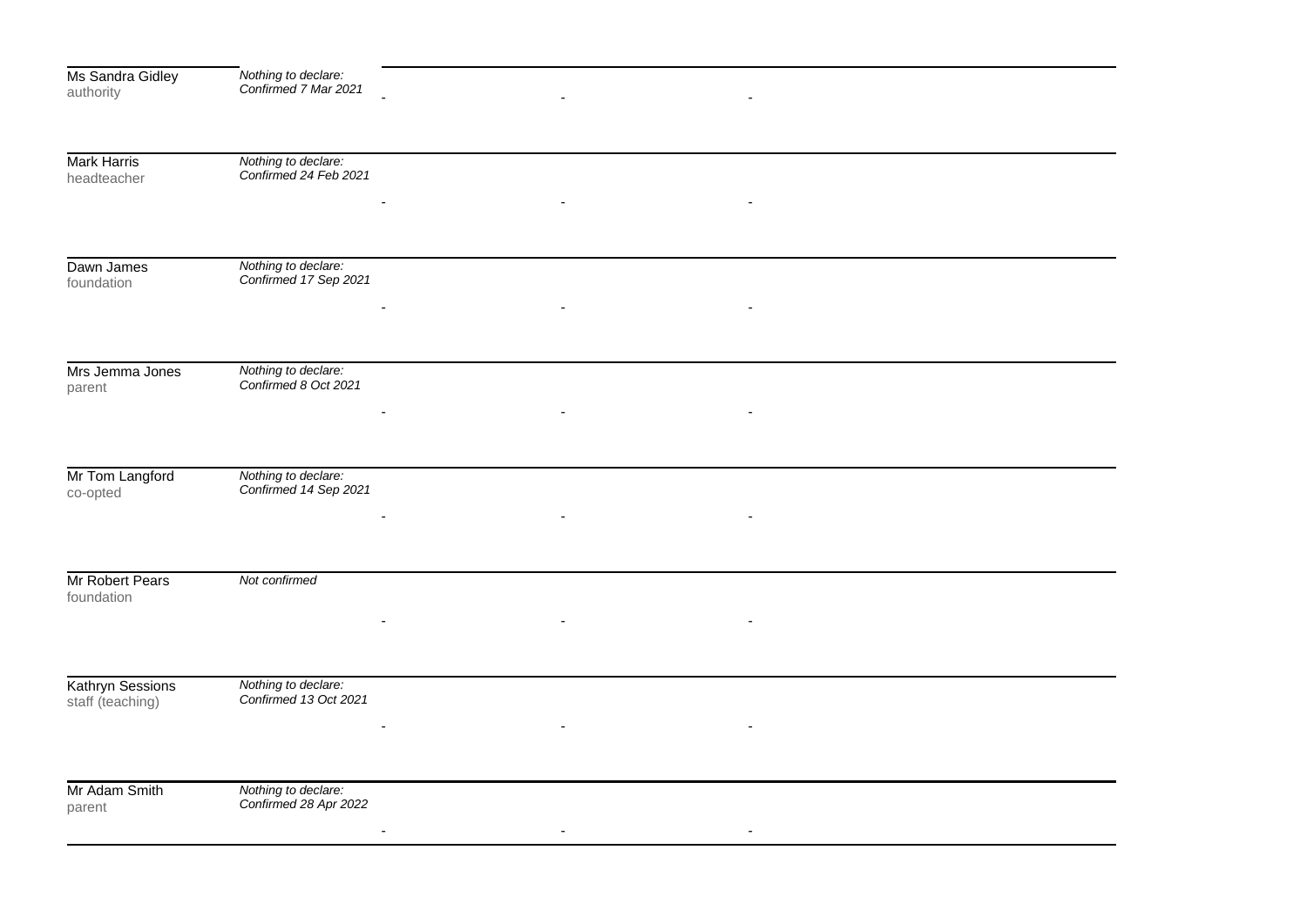| Ann Turtle<br>foundation                            | Nothing to declare:<br>Confirmed 23 Sep 2021 | ٠<br>$\overline{\phantom{a}}$                                                        | $\overline{\phantom{a}}$                                 |           |  |
|-----------------------------------------------------|----------------------------------------------|--------------------------------------------------------------------------------------|----------------------------------------------------------|-----------|--|
|                                                     |                                              |                                                                                      |                                                          |           |  |
| Mrs Elizabeth Wagner<br>foundation                  | Confirmed 4 Sep 2021                         |                                                                                      |                                                          |           |  |
|                                                     |                                              | Governor (Academy Council Chair of Hu Council<br>member) Oasis Academy,<br>Lordshill |                                                          | 01 Feb 14 |  |
|                                                     |                                              | Romsey Abbey C of E<br>Chair of Governors<br><b>Primary School</b>                   |                                                          | 06 Oct 16 |  |
|                                                     |                                              | Wordsworth Primary School Chair of Governors                                         | Governor since October<br>2020<br>Chair since April 2021 | 01 Oct 20 |  |
| Reverend Thomas Wharton Not confirmed<br>foundation |                                              |                                                                                      |                                                          |           |  |

- - -